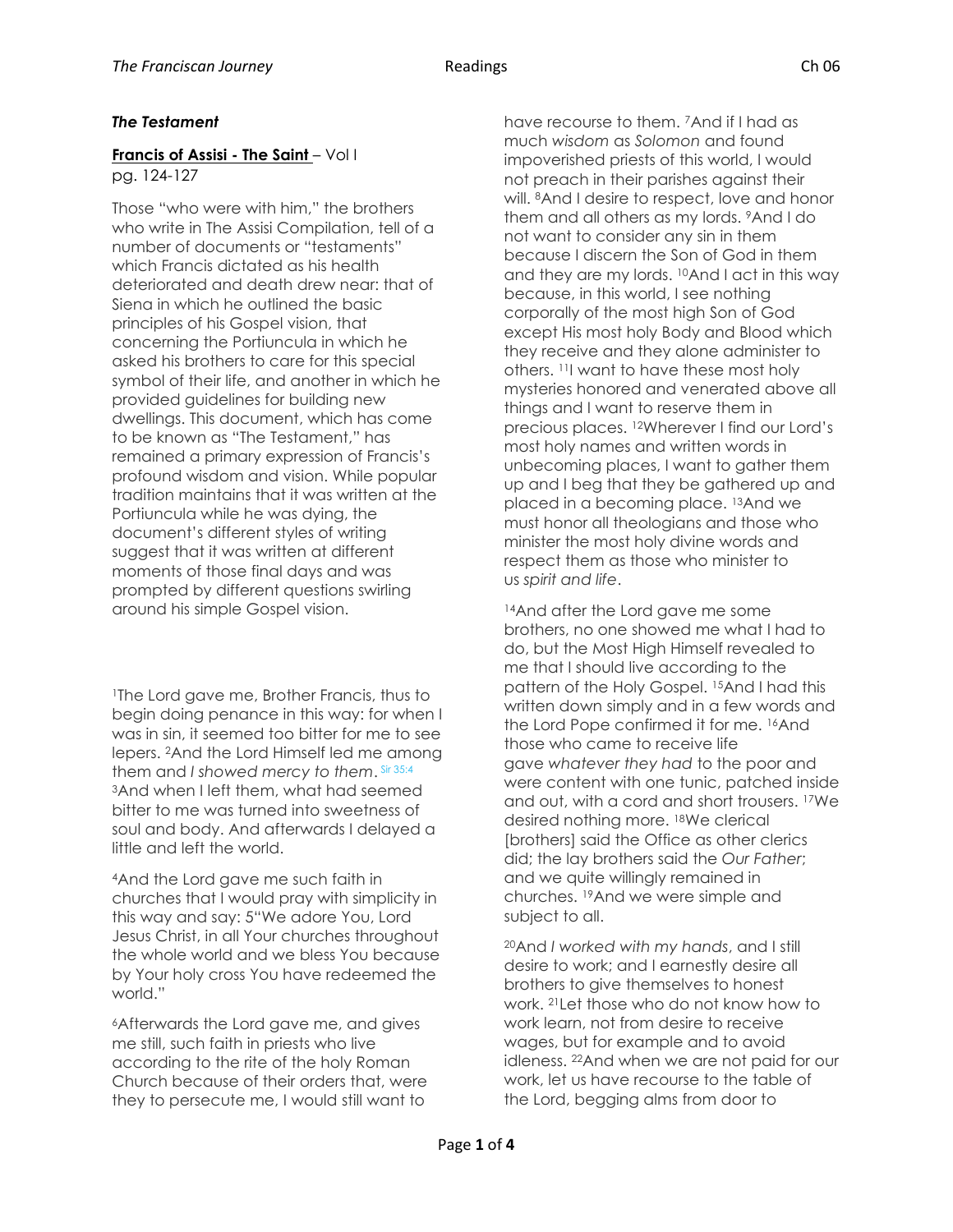door. <sup>23</sup>The Lord revealed a greeting to me that we should say: "*May the Lord give you peace*." 2 Thes 3:16

<sup>24</sup>Let the brothers be careful not to receive in any way churches or poor dwellings or anything else built for them unless they are according to the holy poverty we have promised in the *Rule*. *As pilgrims and strangers*, 1 Pt 2:11 let them always be guests there.

<sup>25</sup>I strictly command all the brothers through obedience, wherever they may be, not to dare to ask any letter from the Roman Curia, either personally or through an intermediary, whether for a church or another place or under the pretext of preaching or the persecution of their bodies. <sup>26</sup>But, wherever they have not been received, *let them flee into another* country to do penance with the blessing of God. Mt 10:23

<sup>27</sup>And I firmly wish to obey the general minister of this fraternity and the other guardian whom it pleases him to give me. <sup>28</sup>And I so wish to be a captive in his hands that I cannot go anywhere or do anything beyond obedience and his will, for he is my master.

<sup>29</sup>And although I may be simple and infirm, I nevertheless want to have a cleric always with me who will celebrate the Office for me as it is prescribed in the *Rule*.

<sup>30</sup>And let all the brothers be bound to obey their guardians and to recite the Office according to the *Rule*. <sup>31</sup>And if some might have been found who are not reciting the Office according to the Rule and want to change it in some way, or who are not Catholics, let all the brothers, wherever they may have found one of them, be bound through obedience to bring him before the custodian of that place nearest to where they found him. <sup>32</sup>And let the custodian be strictly bound through obedience to keep him securely day and night as a man in chains, so that he cannot be taken from his hands until he can personally deliver him into the hands of his minister. <sup>33</sup>And let the minister be bound through obedience to send him with such brothers who would

guard him as a prisoner until they deliver him to the Lord of Ostia, who is the Lord, the Protector and the Corrector of this fraternity.

<sup>34</sup>And the brothers may not say: "This is another rule." Because this is a remembrance, admonition, exhortation, and my testament, which I, little brother Francis, make for you, my blessed brothers, that we might observe the Rule we have promised in a more Catholic way.

<sup>35</sup>And let the general minister and all the other ministers and custodians be bound through obedience not *to add to* or *take away* from these words. Dt 4:2 Dt 12:32 <sup>36</sup>And let them always have this writing with them together with the Rule.37And in all the chapters which they hold, when they read the Rule, let them also read these words. <sup>38</sup>And I strictly command all my cleric and lay brothers, through obedience, not to place any gloss upon the Rule or upon these words saying: "They should be understood in this way." <sup>39</sup>But as the Lord has given me to speak and write the Rule and these words simply and purely, may you understand them simply and without gloss and observe them with a holy activity until the end.

<sup>40</sup>And whoever observes these things, let him be blessed *in heaven with the blessing* Gn 27:27 of the Most High Father, and *on earth* Gn 27:28 with the blessing of His Beloved Son with the Most Holy Spirit, the Paraclete, and all the powers of heaven and with all the saints. <sup>41</sup>And, as far as I can, I, little brother Francis, your servant, confirm for you, both within and without, this most holy blessing.

# *Dealing with Lepers*

# **Francis of Assisi – The Founder Vol II**

Pages 74-75

*HOW HE BEGAN TO OVERCOME HIMSELF BY HIS DEALING WITH LEPERS, AND TO CONSIDER SWEET WHAT WAS PREVIOUSLY BITTER*

<sup>11</sup>One day, while he was praying enthusiastically to the Lord, he received this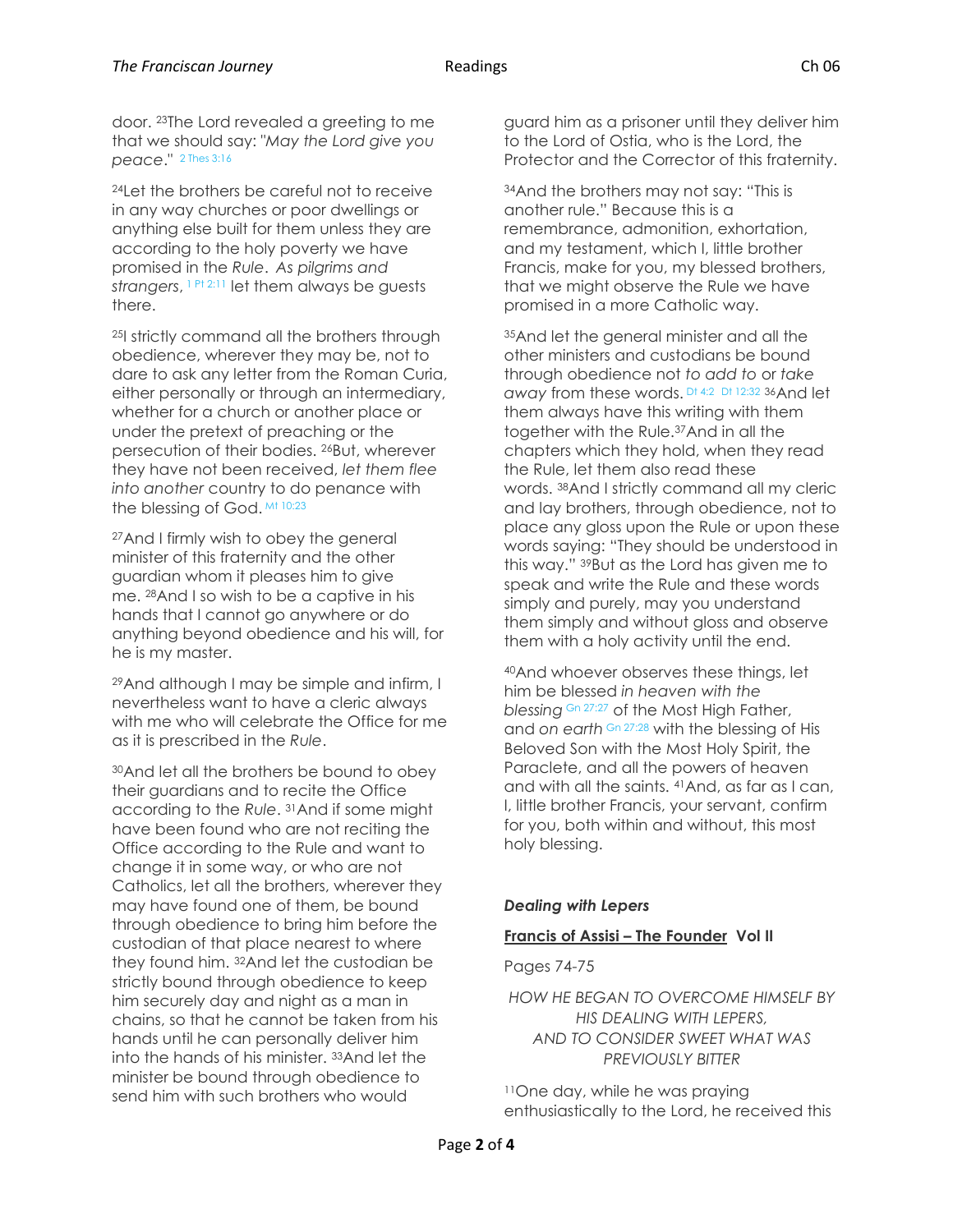response: "Francis, everything you loved carnally and desired to have, you must despise and hate, if you wish to know my will. Because once you begin doing this, what before seemed delight- ful and sweet will be unbearable and bitter; and what before made you shudder will offer you great sweetness and enormous delight."

He was overjoyed at this and was comforted by the Lord. One day he was riding his horse near Assisi, when he met a leper. And, even though he usually shuddered at lepers, he made himself dismount, and gave him a coin, kissing his hand as he did so. After he accepted a kiss of peace from him, Francis remounted and continued on his way. **He then began to consider himself less and less, until**, by God's grace, **he came to complete victory over himself.**

After a few days, he moved to a hospice of lepers, taking with him a large sum of money. Calling them all together, as he kissed the hand of each, he gave them alms. When he left there, what before had been bitter, that is, to see and touch lepers, was turned into sweetness. For, as he said, the sight of lepers was so bitter to him, that he refused not only to look at them, but even to approach their dwellings. If he happened to come near their houses or to see them, even though he was moved by piety to give them alms through an intermediary, he always turned away his face and held his nose. With the help of God's grace, he became such a servant and friend of the lepers, that, as he testified in his *Testament,* he stayed among them and served them with humility.

<sup>12</sup>Changed into good after his visit to the lepers, he would take a companion, whom he loved very much, to secluded places, telling him that he had found a great and precious treasure. The man was not a little overjoyed, and gladly went with him whenever he was summoned. Francis often led him to a cave near Assisi, and, while he went alone inside, he left his companion outside, eager for the treasure. Inspired by a new and extraordinary spirit, he would pray to *his Father in secret,* Mt 6:6 wanting no one

to know what was happening within except God alone, whom he consulted about acquiring heavenly treasure.

The enemy of the human race, observing him, strove to lure him from the good he had begun by striking fear and dread in him. There was in Assisi a deformed, hunchbacked woman, whom the devil, appearing to the man of God, recalled to him. He threatened to inflict him with her deformity unless he reneged on the plan he had conceived. But the very brave *knight of Christ,* 2 Tm 2:3 shunning the devil's threats, prayed all the more fervently within the cave that God would direct his path.

**He endured areat suffering** and mental anxiety, unable **to rest until he accomplished in action what he had conceived** in mind. **Different thoughts followed one after the other**, and their relentlessness **disturbed him** even more severely. For **he was burning inwardly with a divine fire, unable to conceal outwardly the flame kindled in his soul. He repented that he had sinned so grievously. While his past and present transgressions no longer delighted him, he was not yet fully confident of refraining from future ones. This is why, when** he emerged from the cave, **he seemed to his companion** to have changed into a different man.

# *The Blessing*

# **Clare of Assisi - The Lady** pages 66-67

# **Introduction**

*The Legend of Saint Clare* 45 describes the last hours of the saint's life and tells of her blessing the sisters of San Damiano as well as those of the other monasteries and those who would come in the future. This is possibly the source of the special blessings that have been traditionally attributed to Saint Clare. However, there is also evidence of a blessing that Saint Clare sent to Blessed Agnes of Prague, another sent to Ermentrude of Bruges, and a third to all the